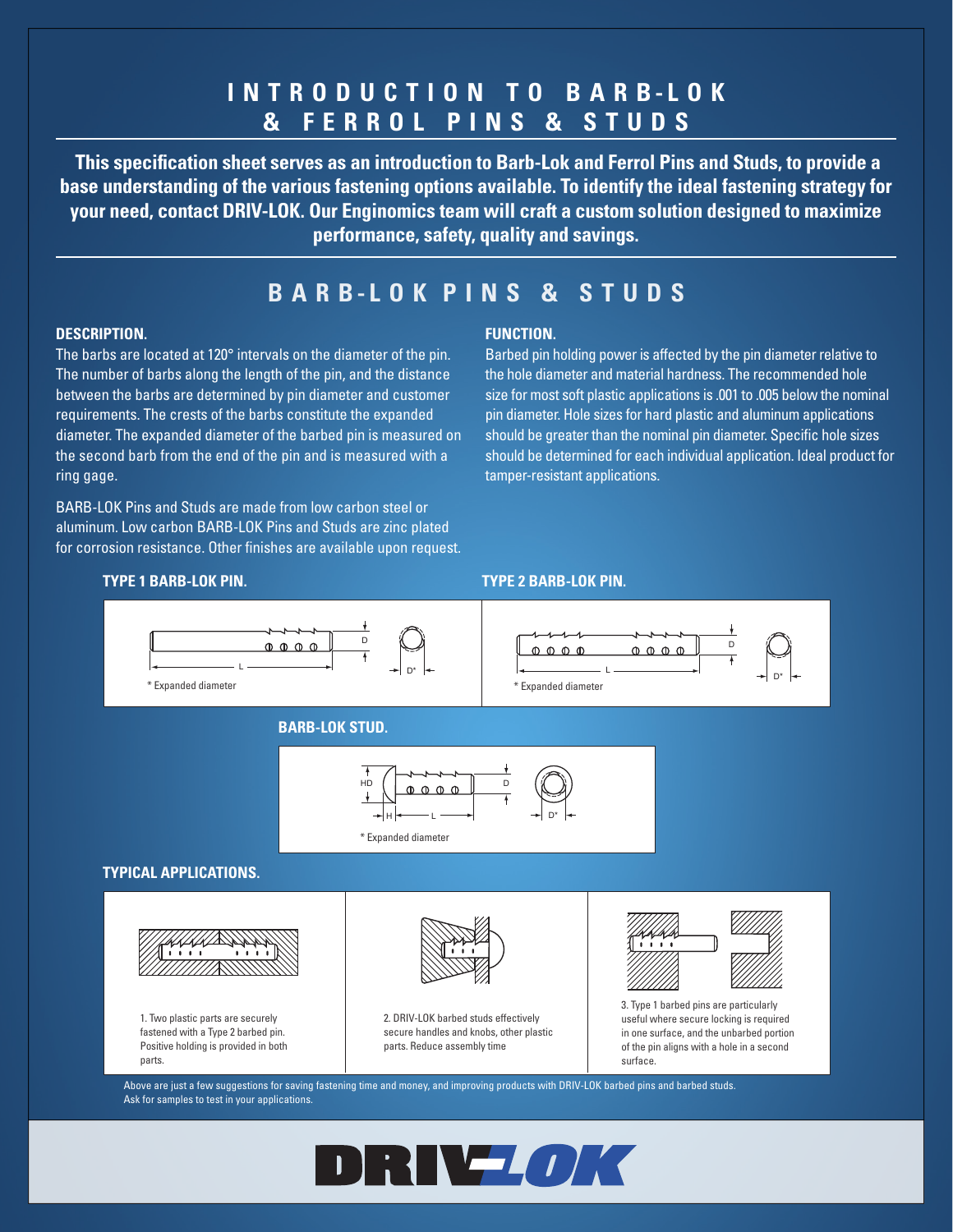# **B A R B - L O K P I N S & S T U D S**

## **STANDARD BARB-LOK PIN DIMENSIONS.**

| <b>Size</b>    | <b>Nominal Diameter</b> | <b>Expanded Diameter</b> | <b>Common Lengths</b> |                |     |               |     |                   |                |                |                |                |                |
|----------------|-------------------------|--------------------------|-----------------------|----------------|-----|---------------|-----|-------------------|----------------|----------------|----------------|----------------|----------------|
|                |                         |                          | 1/4                   | $\frac{5}{16}$ | 3/8 | $\frac{1}{2}$ | 3/4 | $\mathbf{1}$      | $1\frac{1}{4}$ | $1\frac{1}{2}$ | $\overline{2}$ | $2\frac{1}{4}$ | $2\frac{1}{2}$ |
| 3/32           | .0923/.0938             | .097/0110                |                       | X              | X   | X             | X   |                   |                |                |                |                |                |
| $\frac{1}{8}$  | .123/.125               | .133/.145                |                       |                | X   | X             | X   | X                 | X              |                |                |                |                |
| $\frac{5}{32}$ | .1543/.1563             | .163/.175                |                       |                |     | X             | X   | x                 | X              | X              |                |                |                |
| $\frac{3}{16}$ | .1855/.1875             | .197/.217                |                       |                |     | X             | X   | X                 | X              | X              | X              |                |                |
| $\frac{1}{4}$  | .248/.250               | .261/.281                |                       |                |     |               | X   | x                 | X              | X              | X              | X              |                |
| $\frac{5}{16}$ | .3105/.3125             | .323/.343                |                       |                |     |               | X   | x                 | X              | X              | X              | X              |                |
| $\frac{3}{8}$  | .373/.375               | .386/.406                |                       |                |     |               |     | $\checkmark$<br>х | X              | X              | X              | X              | X              |

## **STANDARD BARB-LOK STUD DIMENSIONS.**

| Stud no.       | Nom.                     |       | <b>Head diameter</b> | <b>Head height</b> |       |                           | <b>Expanded diameter</b> |                |                                   |                   |                           |                                   |                     |                |                   |            |
|----------------|--------------------------|-------|----------------------|--------------------|-------|---------------------------|--------------------------|----------------|-----------------------------------|-------------------|---------------------------|-----------------------------------|---------------------|----------------|-------------------|------------|
|                | <b>Shank</b><br>diameter | Max.  | Min.                 | Max.               | Min.  | $\frac{3}{16}$            | $\frac{1}{4}$            | $\frac{5}{16}$ | 3/8                               | $\frac{1}{2}$     | $\frac{3}{4}$             | 1                                 | $1\frac{1}{4}$      | $1\frac{1}{2}$ | $\overline{2}$    |            |
| $\overline{2}$ | 0.086                    | 0.162 | 0.146                | 0.070              | 0.059 | X                         | X                        | X              | $\mathbf{v}$<br>х                 | X                 |                           |                                   |                     |                |                   | .088/.095  |
| 4              | 0.104                    | 0.211 | 0.193                | 0.0866             | 0.075 | $\ddot{\phantom{1}}$<br>л | $\mathbf{v}$<br>х        | X              | $\ddot{\phantom{1}}$<br>A         | $\checkmark$<br>л | X                         |                                   |                     |                |                   | .107/.115  |
| 6              | 0.120                    | 0.260 | 0.240                | 0.103              | 0.091 |                           | $\mathbf{v}$<br>Λ.       | X              | $\ddot{\phantom{1}}$<br>$\lambda$ | $\checkmark$<br>л | X                         | X                                 |                     |                |                   | .124/.134  |
| 8              | 0.144                    | 0.309 | 0.287                | 0.119              | 0.107 |                           |                          |                | A                                 | $\checkmark$<br>ж | X                         | X                                 |                     |                |                   | .149/0.159 |
| 10             | 0.161                    | 0.359 | 0.334                | 0.136              | 0.124 |                           |                          |                | $\ddot{\phantom{0}}$<br>A         | $\lambda$<br>A    | X                         | $\ddot{\phantom{1}}$<br>$\lambda$ | X                   |                |                   | .166/.177  |
| 12             | 0.196                    | 0.408 | 0.382                | 0.152              | 0.140 |                           |                          |                |                                   | $\checkmark$<br>A | X                         | X                                 | $\checkmark$<br>A   | X              |                   | .202/.213  |
| 14             | 0.221                    | 0.457 | 0.429                | 0.169              | 0.156 |                           |                          |                |                                   | $\lambda$<br>л    | X                         | $\mathbf{v}$<br>ж                 | $\lambda$<br>A      | X              |                   | .227/.239  |
| 16             | 0.250                    | 0.472 | 0.443                | 0.174              | 0.161 |                           |                          |                |                                   | $\lambda$<br>A    | $\ddot{\phantom{1}}$<br>х | $\mathbf{v}$<br>$\lambda$         | $\lambda$<br>$\sim$ | $\lambda$<br>A | $\checkmark$<br>л | .258/.270  |

**Driv-Lok BARB pin and stud designs have been used for over 15 years with no failures recorded in the field.**